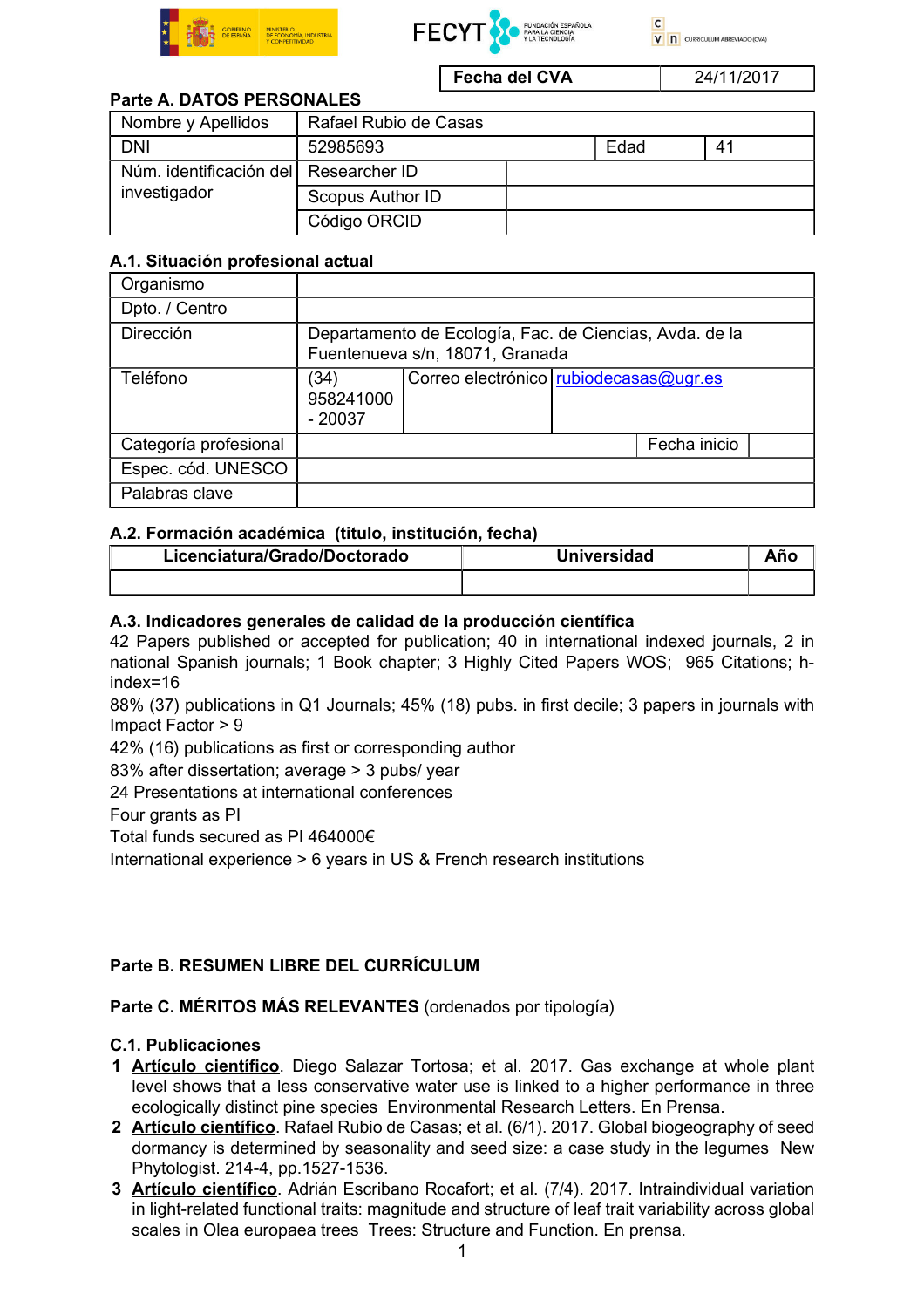

- 4 Artículo científico. José María Iriondo; et al. 2017. Reproductive traits and evolutionary divergence between Mediterranean crops and their wild relatives Plant Biology. ISSN 1435-8603.
- 5 Artículo científico. Grossenbacher, D.L.; et al. 2017. Self-compatibility is over-represented on islands New Phytologist. 215-1, pp.469-478.
- 6 Artículo científico. Adrián Escribano Rocafort; et al. (7/5). 2017. Variance of light-related leaf traits across spatial and temporal scales in the Mediterranean evergreen Olea europaea L.Perspectives in Plant Ecology, Evolution and Systematics. 28, pp.28-35.
- 7 Artículo científico. Paula Villa Martín; et al. 2016. Eco-evolutionary Model of Rapid Phenotypic Diversification in Species-Rich Communities PLoS Computational Biology. 12-10, pp.e1005139.
- 8 Artículo científico. Jorge Hidalgo; Rafael Rubio de Casas; Miguel Ángel Muñoz. (3/ 2). 2016. Environmental unpredictability and inbreeding depression select for mixed dispersal syndromes BMC Evolutionary Biology. pp.1-12.
- 9 Artículo científico. Guillaume Besnard; Rafael Rubio de Casas. (2/2). 2016. Single versus multiple independent olive domestcatons: the jury is (still) out New Phytologist. 209-2, pp.466-470.
- 10 Artículo científico. Adrián Escribano-Rocafort; et al. 2016. The expression of light-related leaf functional traits depends on the location of individual leaves within the crown of isolated Olea europaea L. trees.Annals of Botany. 117-4, pp.643-651.
- 11 Artículo científico. Rafael Rubio de Casas; Mark E. Mort; Douglas E. Soltis. (3/ 1). 2016. The influence of habitat on the evolution of plants: a case study across Saxifragales Annals of Botany. 118-7, pp.1317-1328.
- 12 Artículo científico. Ventre-Lespiaucq, A.B.; et al. 2015. Field patterns of temporal variations in the light environment within the crowns of a Mediterranean evergreen tree (Olea europaea) Trees - Structure and Function. pp.1-15.
- 13 Artículo científico. Rafael Rubio de Casas; et al. (/1). 2015. Gene-flow through space and time: Dispersal, dormancy and adaptation to changing environments Evolutionary Ecology. 29-6, pp.813-831.
- 14 Artículo científico. Pannell, J.R.; et al. 2015. The scope of Baker's law New Phytologist. 208-3, pp.656-667.
- 15 Artículo científico. Rafael Yus Ramos; Rafael Rubio de Casas; Óscar Gavira Romero. 2014. Acerca de las interacciones entre brúquidos y legumbres subterráneas (Coleoptera: Bruchidae) Boletin de la Sociedad española de Entomología. 38-3-4.
- 16 **Artículo científico**. Larson, G.; et al. 2014. Current Perspectives and the Future of Domestication Studies Proceedings of the National Academy of Proceedings of the National Academy of Sciences. 111, pp.6139-6146.
- 17 Artículo científico. Charlie G. Willis; et al. 2014. Diversification and the evolution of dispersal ability in the tribe Brassiceae (Brassicaceae) Annals of Botany. 114, pp.1675-1686.
- 18 Artículo científico. R. 2014. Por qué y cómo el sistema de cruzamiento está correlacionado con los mecanismos de dispersión Ecosistemas. 23-3, pp.31-35.
- 19 Artículo científico. Pascale Gerbault; et al. 2014. Story Telling and Story Testing in Domestication: Can Modeling Help? Proceedings of the National Academy of Sciences. 111, pp.6159-6164.
- 20 Artículo científico. Charlie G. Willis: et al. (8/8). 2014. The evolution of seed dormancy: environmental cues, evolutionary hubs, and diversification of the seed plants New Phytologist. 203, pp.300-309.
- 21 Artículo científico. Soltis, DE; et al. 2013. Phylogenetic Relationships and Character Evolution Analysis of Saxifragales Using a Supermatrix Approach AMERICAN JOURNAL OF BOTANY. Botanical Society of America. 100-5, pp.916-929.
- 22 Artículo científico. Chiang, G C.K.; et al. 2013. Pleiotropy in the wild: The dormancy gene DOG1 exerts cascading control on life-cycles EVOLUTION. Blackwell Publishing Inc. 67-3, pp.883-893. ISSN 1558-5646.
- 23 Artículo científico. Donohue, Kathleen; et al. 2012. Maternal effects alter natural selection on phytochromes through seed germination JOURNAL OF ECOLOGY. 100-3, pp.750-757. ISSN 0022-0477.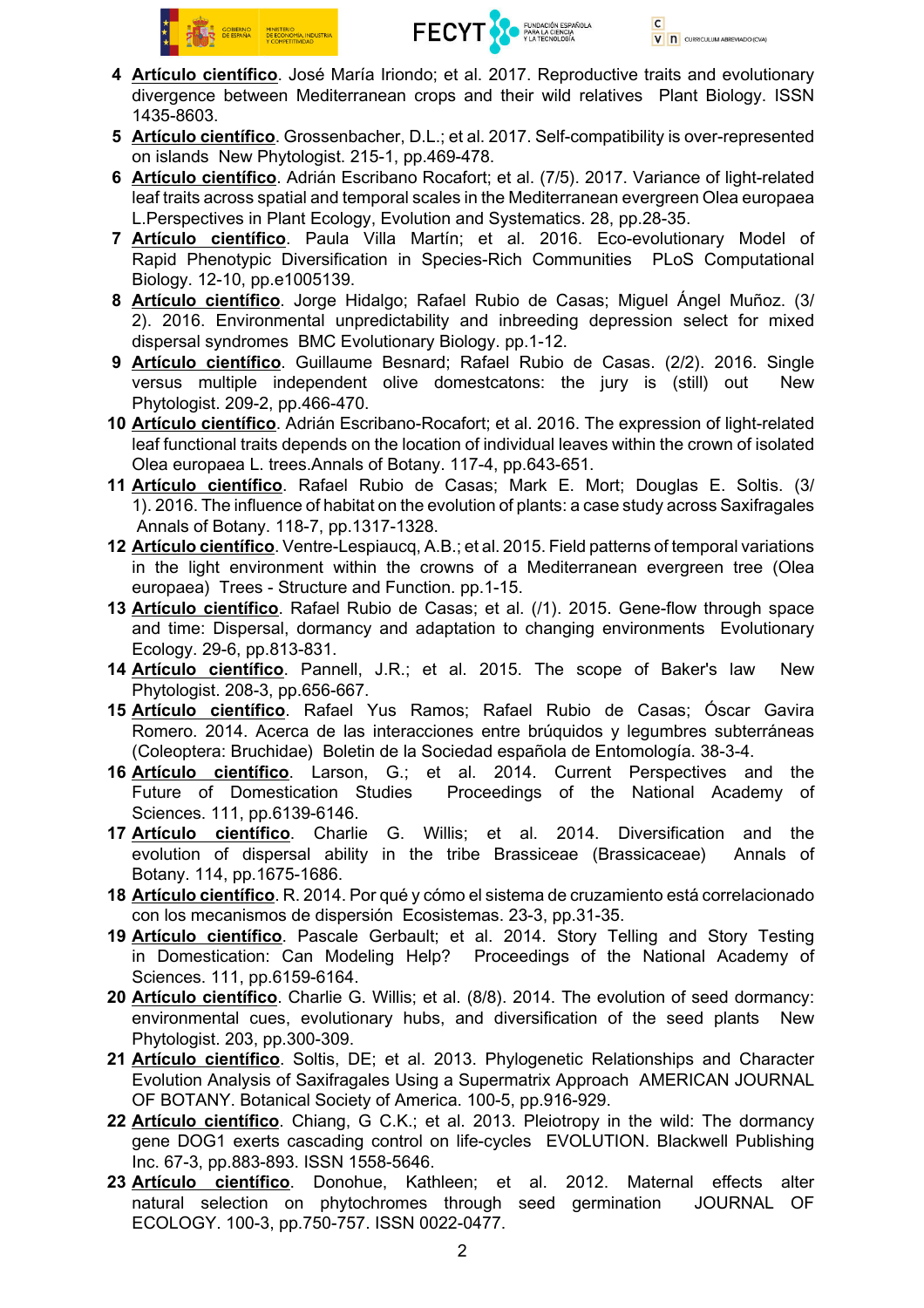



- 24 Artículo científico. Rubio de Casas, R; et al. 2012. Seed after-ripening and dormancy determine adult life history independently of germination timing NEW PHYTOLOGIST. 194-3, pp.868-879. ISSN 0028-646X.
- 25 Artículo científico. Auld, Josh R.; Rubio de Casas, Rafael. 2012. The Correlated Evolution of Dispersal and Mating-System Traits EVOLUTIONARY BIOLOGY. Springer US. 40-2, pp.185-193. ISSN 0071-3260.
- 26 Artículo científico. Balaguer, Luis; et al. 2011. Forest Restoration in a Fog Oasis: Evidence Indicates Need for Cultural Awareness in Constructing the Reference PLOS ONE. 6-8. ISSN 1932-6203.
- 27 Artículo científico. de Casas, RR; et al. 2011. Sun and shade leaves of Olea europaea respond differently to plant size, light availability and genetic variation FUNCTIONAL ECOLOGY. 25-4, pp.802-812. ISSN 0269-8463.
- 28 Artículo científico. Granado-Yela, C; et al. 2011. Temporal matching among diurnal photosynthetic patterns within the crown of the evergreen sclerophyll Olea europaea L.PLANT CELL AND ENVIRONMENT. 34-5, pp.800-810. ISSN 0140-7791.
- 29 Artículo científico. Donohue, Ka; et al. 2010. Germination, Postgermination Adaptation, and Species Ecological Ranges ANNUAL REVIEW OF ECOLOGY, EVOLUTION AND SYSTEMATICS. 41, pp.293-319. ISSN 1543-592X, ISBN 978-0-8243-1441-5.
- 30 Artículo científico. Vazquez-de-Aldana, B R; et al. 2010. Relationships between the genetic distance of Epichlo festucae isolates and the ergovaline and peramine contents of their Festuca rubra hosts ANNALS OF APPLIED BIOLOGY. 156-1, pp.51-61. ISSN 0003-4746.
- 31 Artículo científico. Garcia-Verdugo, C; et al. 2009. Phenotypic plasticity and integration across the canopy of Olea europaea subs. guanchica (Oleacea) in populations with different wind exposures AMERICAN JOURNAL OF BOTANY. 96-8, pp.1454-1461. ISSN 0002-9122.
- 32 Artículo científico. Esteban, R; et al. 2009. Alternative methods for sampling and preservation of photosynthetic pigments and tocopherols in plant material from remote locations PHOTOSYNTHESIS RESEARCH. 101-1, pp.77-88. ISSN 0166-8595.
- 33 Artículo científico. Besnard, G; et al. 2009. Phylogenetics of Olea (Oleaceae) based on plastid and nuclear ribosomal DNA sequences: Tertiary climatic shifts and lineage differentiation times ANNALS OF BOTANY. 104-1, pp.143-160. ISSN 0305-7364.
- 34 Artículo científico. de Casas, RR; et al. 2009. Variation in sclerophylly among Iberian populations of Quercus coccifera L. is associated with genetic differentiation across contrasting environments PLANT BIOLOGY. 11-3, pp.464-472. ISSN 1435-8603.
- 35 Artículo científico. Garcia-Verdugo, C; et al. 2009. Genetic diversity and differentiation processes in the ploidy series of Olea europaea L.: a multiscale approach from subspecies to insular populations MOLECULAR ECOLOGY. 18-3, pp.454-467. ISSN 0962-1083.
- 36 Artículo científico. Besnard, G; et al. 2008. Polyploidy in the olive complex (Olea europaea): Evidence from flow cytometry and nuclear microsatellite analyses ANNALS OF BOTANY. 101-1, pp.25-30. ISSN 0305-7364.
- 37 Artículo científico, de Casas, RR; et al. 2007. Field patterns of leaf plasticity in adults of the long-lived evergreen Quercus coccifera ANNALS OF BOTANY. 100-2, pp.325-334. ISSN 0305-7364.
- 38 Artículo científico. Besnard, G.; Rubio de Casas, R.; Vargas, P.2007. Plastid and nuclear DNA polymorphism reveals historical processes of isolation and reticulation in the olive tree complex (Olea europaea) JOURNAL OF BIOGEOGRAPHY. 34-4, pp.736-752. ISSN 0305-0270.
- 39 Artículo científico. de Casas, RR; et al. 2007. Taxonomic identity of Quercus coccifera L. in the Iberian Peninsula is maintained in spite of widespread hybridisation, as revealed by morphological, ISSR and ITS sequence data FLORA. 202-6, pp.488-499. ISSN 0367-2530.
- 40 Artículo científico. de Casas, RR; et al. 2006. Extensive gene flow blurs phylogeographic but not phylogenetic signal in Olea europaea L.THEORETICAL AND APPLIED GENETICS. 113-4, pp.575-583. ISSN 0040-5752.
- 41 Artículo científico. Besnard, G; De Casas, RR; Vargas, P. 2003. A set of primers for length and nucleotide-substitution polymorphism in chloroplastic DNA of Olea europaea L. (Oleaceae) MOLECULAR ECOLOGY NOTES. 3-4, pp.651-653. ISSN 1471-8278.